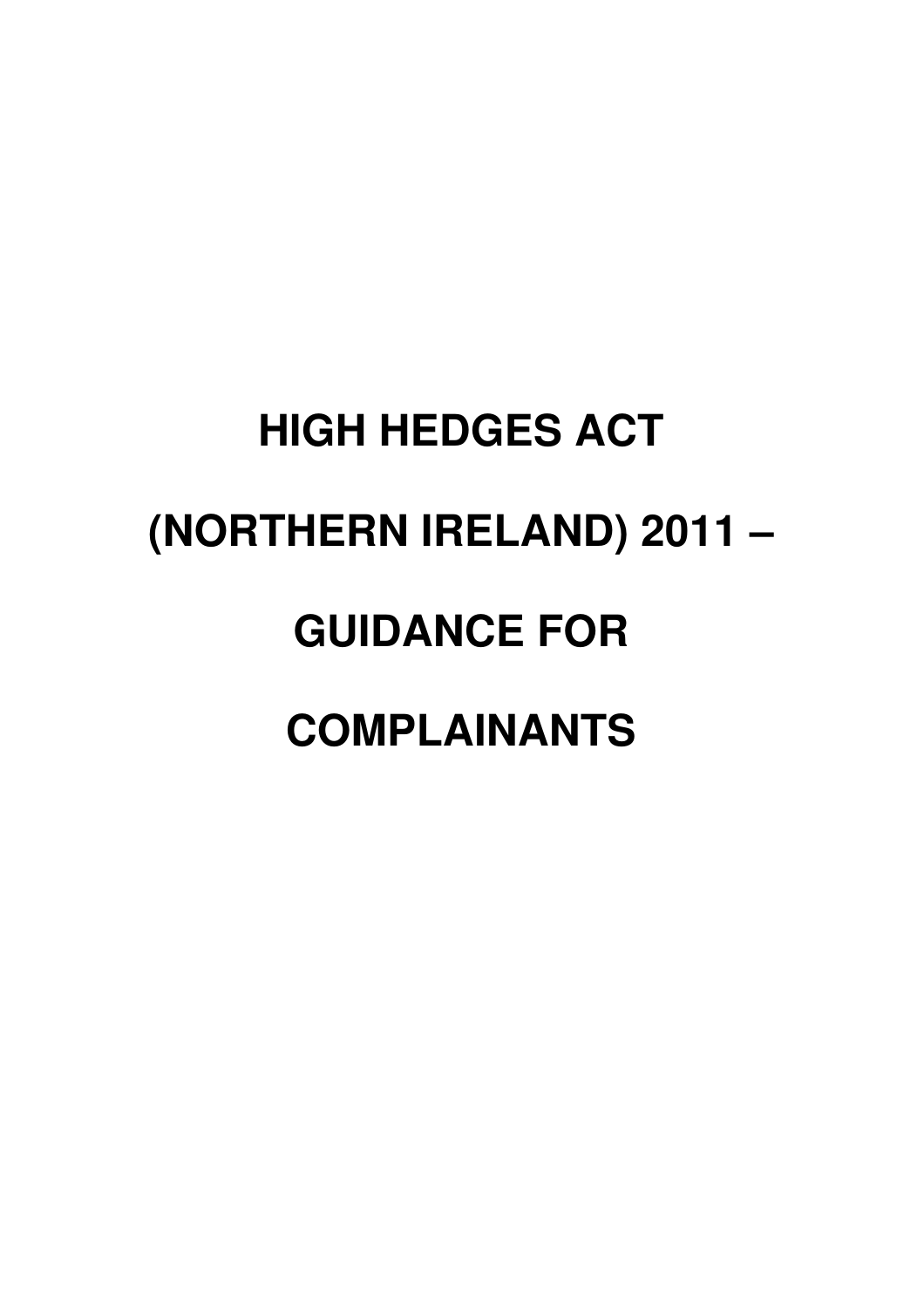# **HOW CAN YOU DEAL WITH A HIGH HEDGE PROBLEM?**

# **Guidance and Advice for COMPLAINANTS**

**The right hedge can be an enhancement to a garden but the wrong hedge may bring problems.** 

**Use this guide to help you:** 

- **understand what can be done to resolve hedge problems informally;**
- **understand what a council's responsibilities are if a high hedge complaint is lodged with it under the High Hedges Act (Northern Ireland) 2011; and**
- **understand what is and importantly what is not covered by the legislation.**

**This is intended to be a straightforward guide - not a statement of the law.**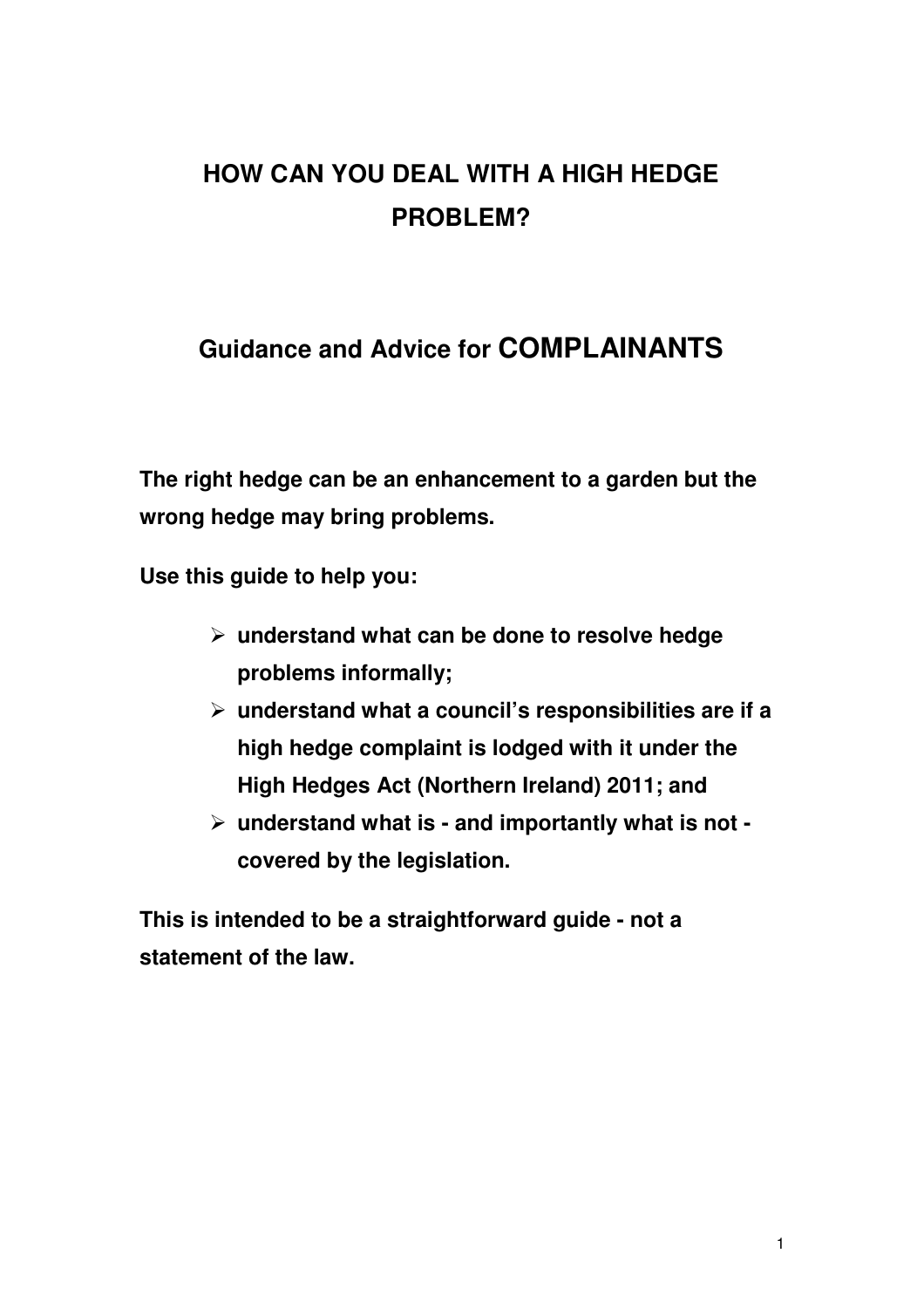## **Introduction**

You do not normally need permission to plant a hedge in your garden and there are no laws that limit the height you can grow your hedge. Nor is it an offence for a hedge of any particular height or species (variety) to be grown. Planning law<sup>1</sup> that governs the height of boundary walls and fences does not apply to hedges.

Problems can however occur if a hedge is allowed to grow unchecked, particularly without considering its effect on neighbours. If you have an issue about a neighbour's hedge, it is best to talk to them about it and to try and sort things out amicably.

Common law rights entitle neighbours to cut overhanging branches back to the boundary line (unless other legal restrictions, such as a tree preservation order, apply), but require you to offer the return of cut foliage to the owner. These common law rights do not extend to reducing the height of a hedge without the owner's agreement.

Responsible hedge owners<sup>2</sup> look after any hedge on their property and make sure it is not a nuisance to anyone else. This normally means trimming the hedge regularly, both its top and all sides and ensuring that it does not pose a danger to people or property. In addition, **Roads Service<sup>3</sup> can require trees or hedges blocking sightlines to be cut back**.

The High Hedges Act (Northern Ireland) 2011 provides a legal basis for taking action over a problem high hedge. The legislation will help people in Northern Ireland who are adversely affected by high hedges bordering their domestic property. It deals with evergreen and semi-evergreen hedges that are more than 2-metres in height and affecting light reaching a neighbouring domestic property. It introduces a formal complaints system that will be operated by local councils, but it should only be used as a **last resort** as neighbours are

 1 The Planning (General Development) Order (Northern Ireland) 1993

 $2$  The term 'hedge owner' means 'every owner and every occupier of the neighbouring land', a term used in the High Hedges Act (Northern Ireland) 2011

<sup>&</sup>lt;sup>3</sup> The Roads (Northern Ireland) Order 1993 (Article 50)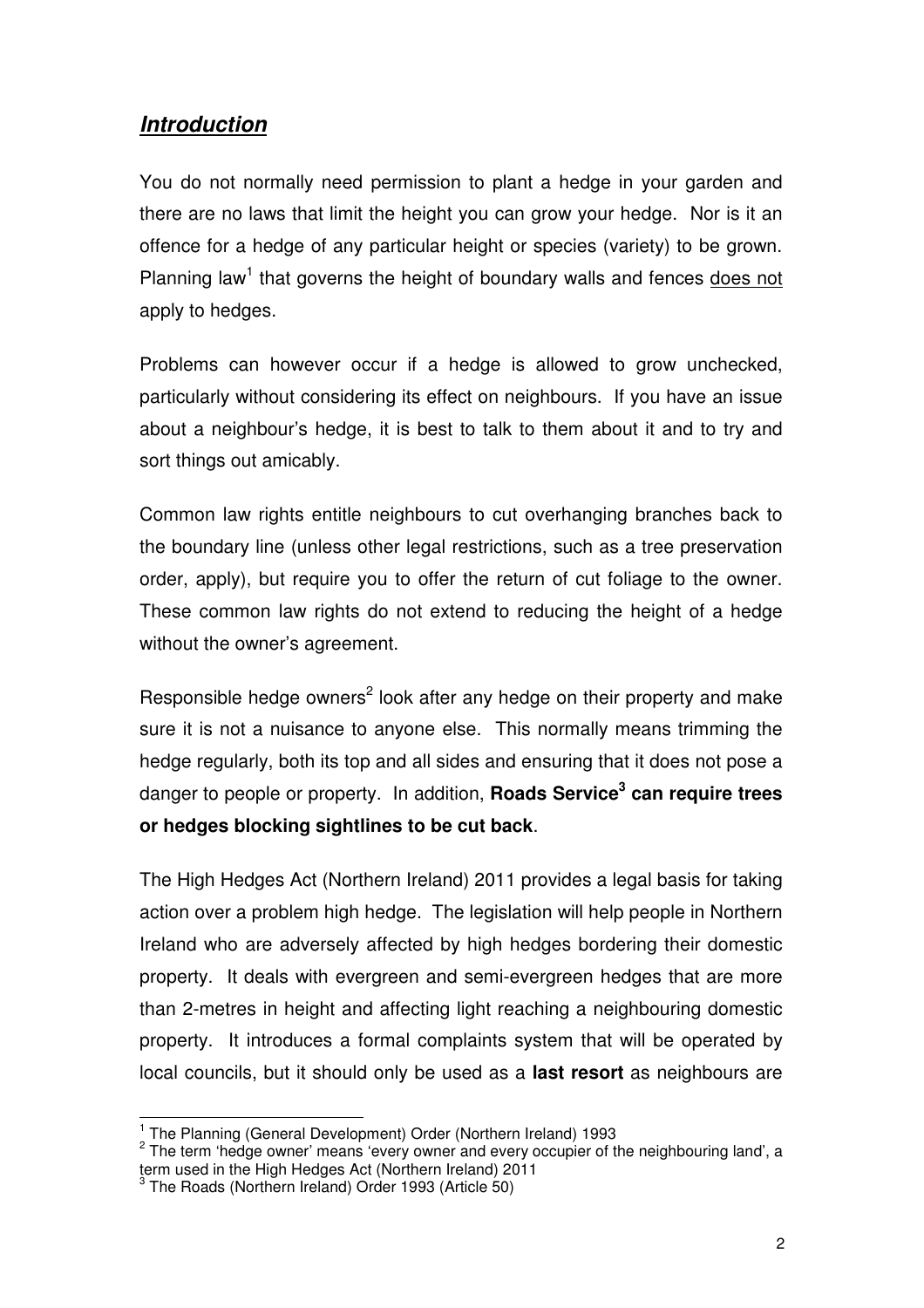encouraged to resolve the problem themselves.

The legislation will not mean that all hedges above 2-metres in height will need to be cut down. Nor will people need council permission to grow or retain a hedge along the boundary of their property. Councils will only intervene in circumstances where a complaint is made. Even then, each case will be determined on its own merits.

A complaint cannot be made about single trees or single shrubs, whatever their size. In addition, the High Hedges Act excludes areas of forest or woodland (greater than 0.2 hectares in area).

The Act **only** applies to problems experienced because the hedge is too tall. The problems that will be considered include obstruction of daylight and sunlight, jointly or as separate issues. Loss of view or satellite signals cannot be considered.

## **What can be done before resorting to a formal complaint?**

Before deciding to make a formal complaint to your local council, you need to be sure that the hedge meets the criteria outlined in the High Hedges legislation.

The hedge must:

- $\triangleright$  act as a barrier to light;
- $\triangleright$  be formed wholly or predominantly by a line of 2 or more evergreen or semi-evergreen trees or shrubs; and
- $\triangleright$  rise to a height of more than 2 metres above ground level.

You also need to try to resolve the problem with your neighbour as the council may reject your complaint if you can't demonstrate that you have tried to sort out the problem yourself.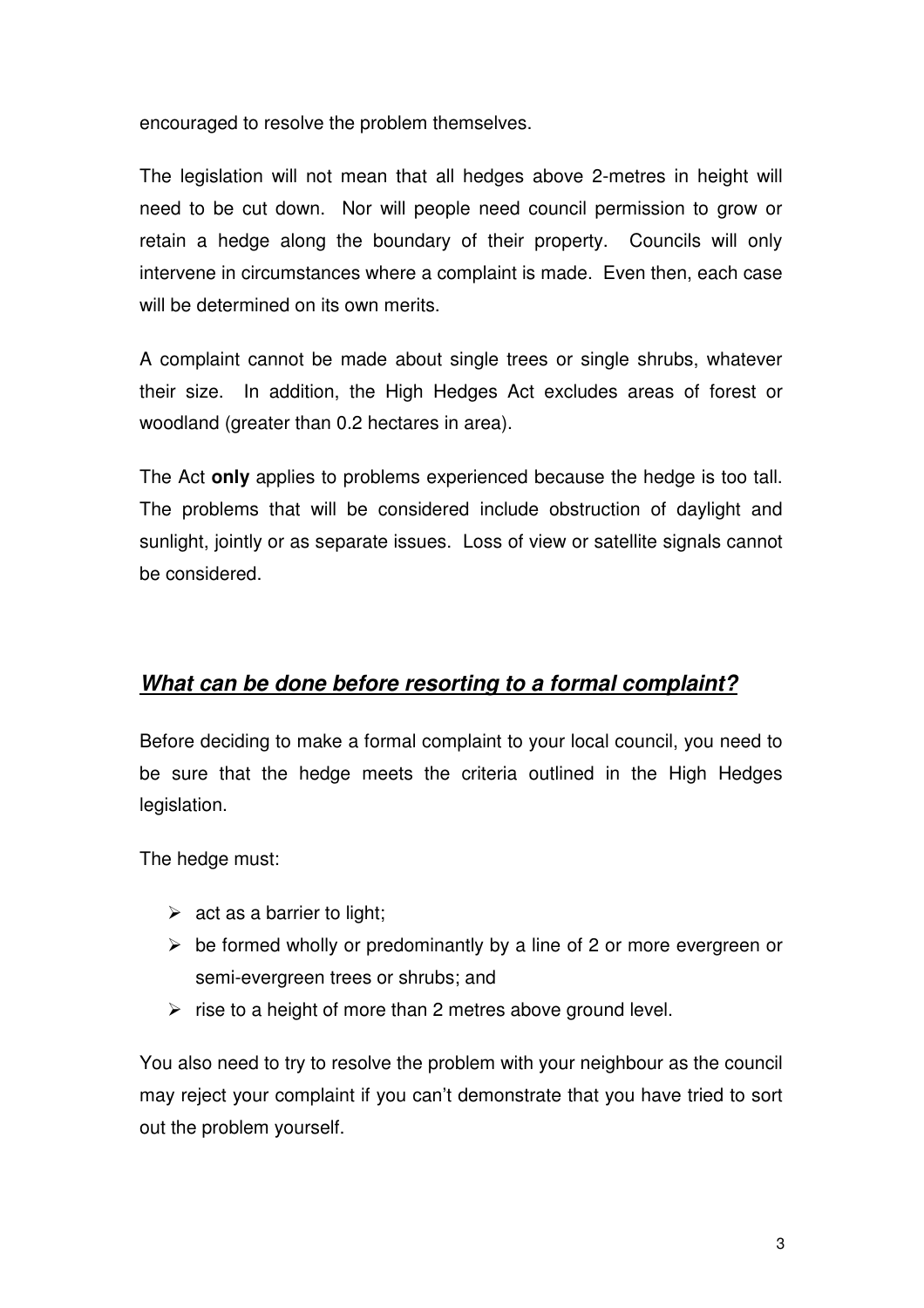## **What is a High Hedge?**

A high hedge is defined in the Act as so much of a barrier to light as is formed wholly or predominantly by a line of two or more evergreen or semi-evergreen trees or shrubs and rises to a height of more than 2 metres above ground level. But, for these purposes, a line of evergreens or semi-evergreens is not to be regarded as forming a barrier to light if gaps significantly affect its overall effect as such a barrier at heights of more than 2 metres above ground level.

When considering whether a particular hedge can be the subject of a complaint under the Act, you should ask yourself the following series of questions:

- is the hedge or the portion that is causing problems made up of a line of 2 or more trees or shrubs;
- is it mostly evergreen or semi-evergreen;
- is it more than 2 metres above ground level;
- even though there are gaps in the foliage or between the trees, is the hedge still capable of obstructing light?

If the answer to all these questions is 'yes', then it is likely to be a high hedge for the purposes of the Act.

It is not necessary for the whole of the hedge to fall within the definition. If some parts of it qualify, they can be considered as individual hedges under the Act.

The following additional information might help when you are considering the answers to the questions set out above.

#### **Line of two or more trees or shrubs**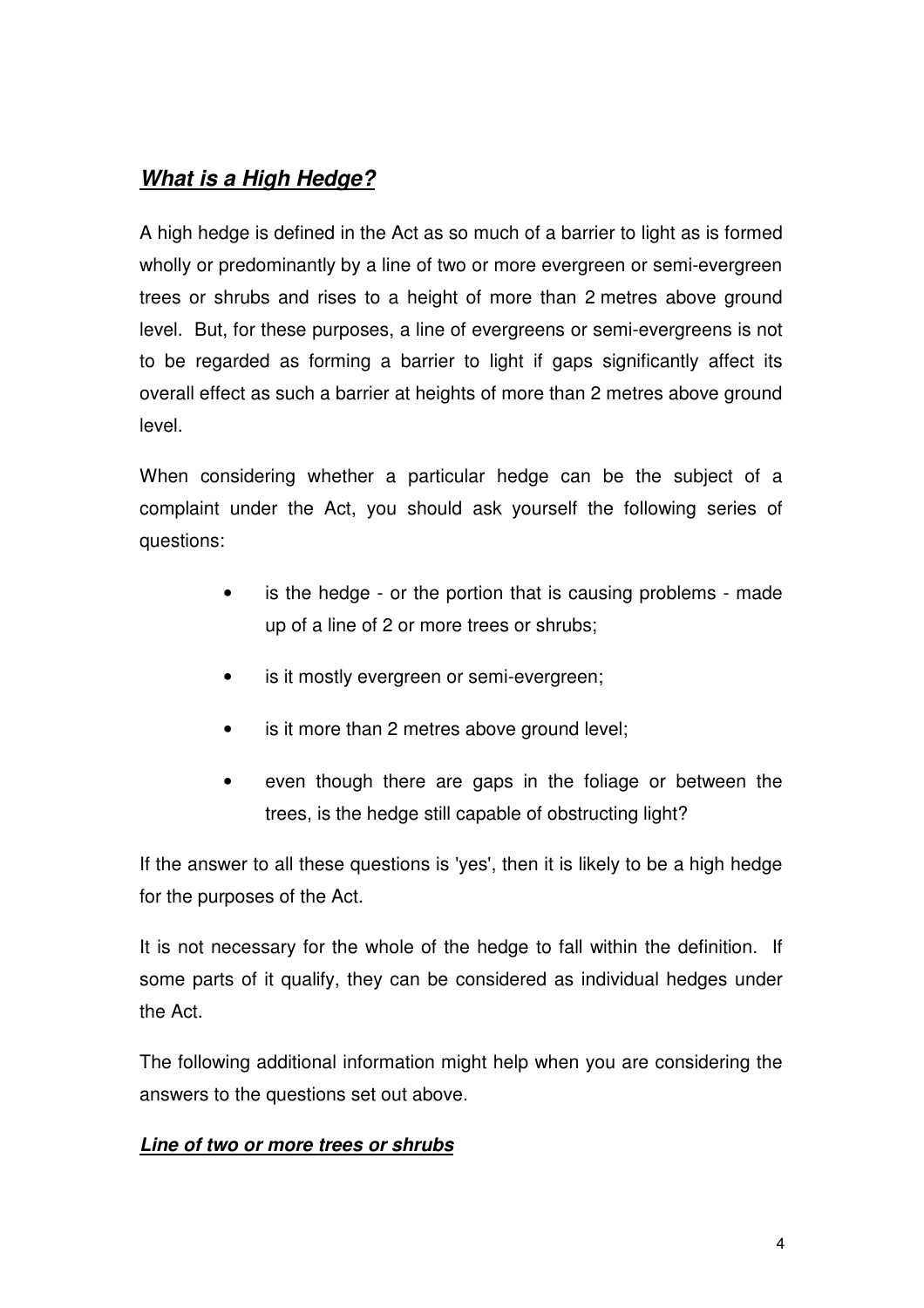A complaint cannot be made under the Act about single trees or shrubs, whatever their size. A tree or shrub that has multiple stems, all growing from the same trunk or root plate, remains a single tree or shrub and so falls outside the scope of the Act. This is the position even though the multiple stems might result in a considerable spread.

The 2 or more trees or shrubs do not have to form a straight line. As long as they are roughly in line, they will be caught. A group of trees forming a woodland area of 0.2 hectares or more is specifically excluded from the Act. The area of 0.2 hectares only relates to an area of **woodland**. It **does not** relate to the area of a garden or the area occupied by a long single line of trees.

#### **Mostly evergreen or semi-evergreen**

The Act applies not only to Leyland cypress or conifers but also includes other evergreen trees or shrubs, such as laurel. It does not include climbing plants, such as ivy, or bamboo - which is classed as a grass.

The term semi-evergreen is not separately defined in the Act but normally means that the hedge retains some live foliage throughout the year. Depending on geographical location, the trees and shrubs may drop their leaves in cold winters but retain them in mild winters.

Deciduous trees lose all their living leaves during part of the year, thus Beech hedges are excluded. Although they may retain some foliage for most of the year, this is brown and dead.

Reference works such as Hillier Gardener's Guide to Trees and Shrubs or the RHS A-Z Encyclopedia of Garden Plants may help to clarify whether particular trees and shrubs are classed as evergreen, semi-evergreen or deciduous.

A hedge does not have to be only evergreen or semi-evergreen trees or shrubs. The Act applies to hedges that are predominantly evergreen or semievergreen. Whether a particular hedge is mostly evergreen or semi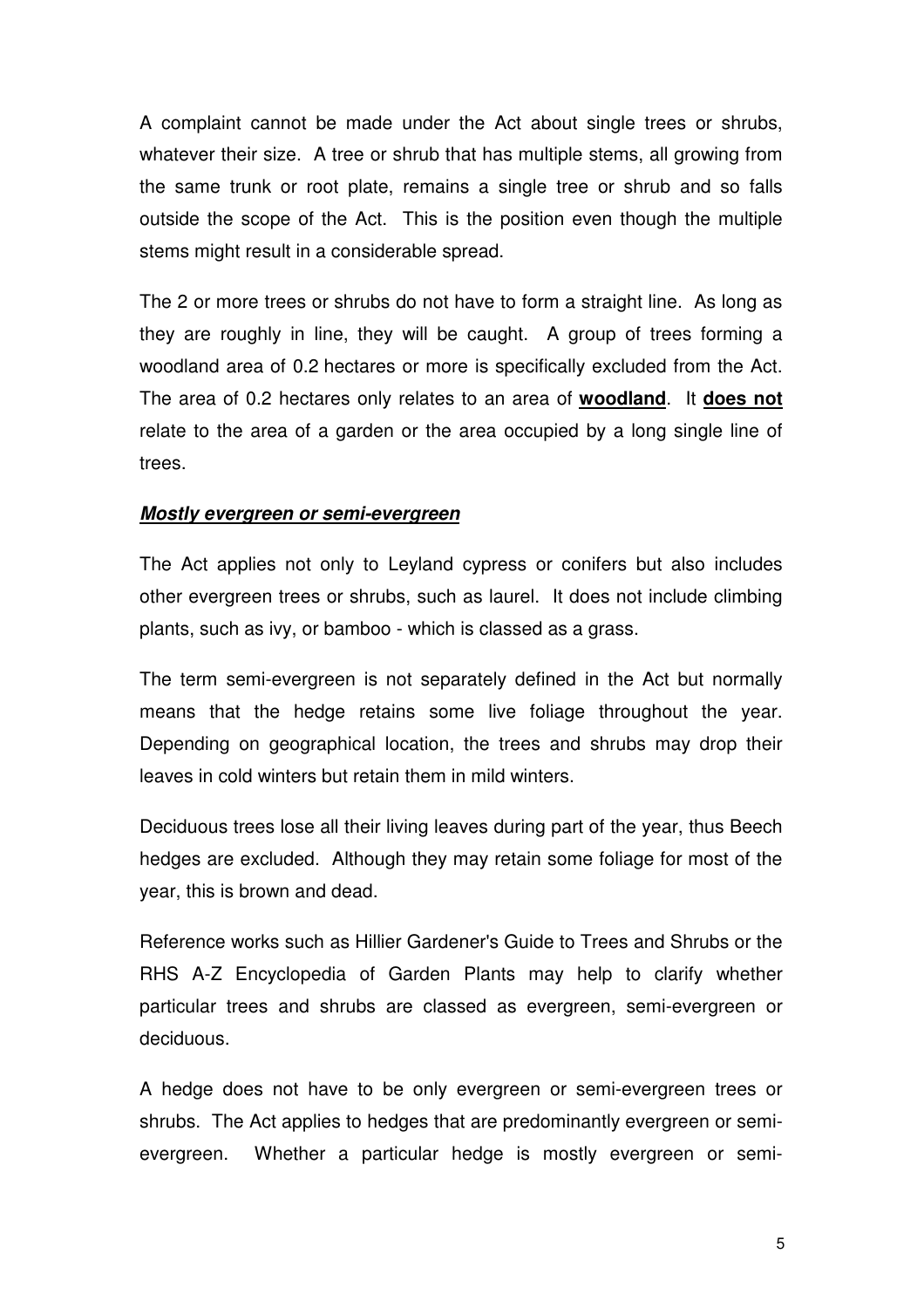evergreen is a matter of judgement. It does not necessarily require a set number or proportion of the trees or shrubs in the hedge to meet this description. Evergreen or semi-evergreen hedges that include some deciduous species will fall within the scope of the definition in the Act. Thus deciduous trees that are located within a predominantly evergreen hedge might be the subject of a complaint under the Act.

#### **More than 2 metres above ground level**

The 2 metres should be measured from the ground where the hedge is growing - that will usually be on the hedge owner's side. Even if the property affected is on a lower (or higher) level than the land where the hedge is situated, the 2 metres should still be measured from the ground where the hedge is growing. This is in line with planning requirements for a wall.

For these purposes, ground level means the natural level of the ground where the hedge is situated. Normally, therefore, any measurements should be taken from the ground at the base of the trunks or stems of the trees or shrubs in the hedge. An exception might be where the hedge has been planted on a mound, or in a bed or other container that is raised above the ground. In such a case, the measurement should be from the natural ground rather than of the hedge alone.

In order for a complainant to make a complaint about a high hedge, it should be sufficient for them to estimate of the height of the hedge in order to determine whether or not the hedge falls under the scope of the Act. Neither the legislation nor the guidance suggests that the complainant should enter a neighbour's land to take any measurements – this will be the responsibility of the council if a formal complaint is made.

When a council is investigating a high hedge complaint, it will need to measure the height of the hedge on the complainant's side to assess the impact on the complainant's property. It will also need to confirm that the height of the hedge is more than 2-metres which is likely to necessitate measurements on the hedge owner's side, depending on the specific circumstances and also to ensure that any remedial action does not require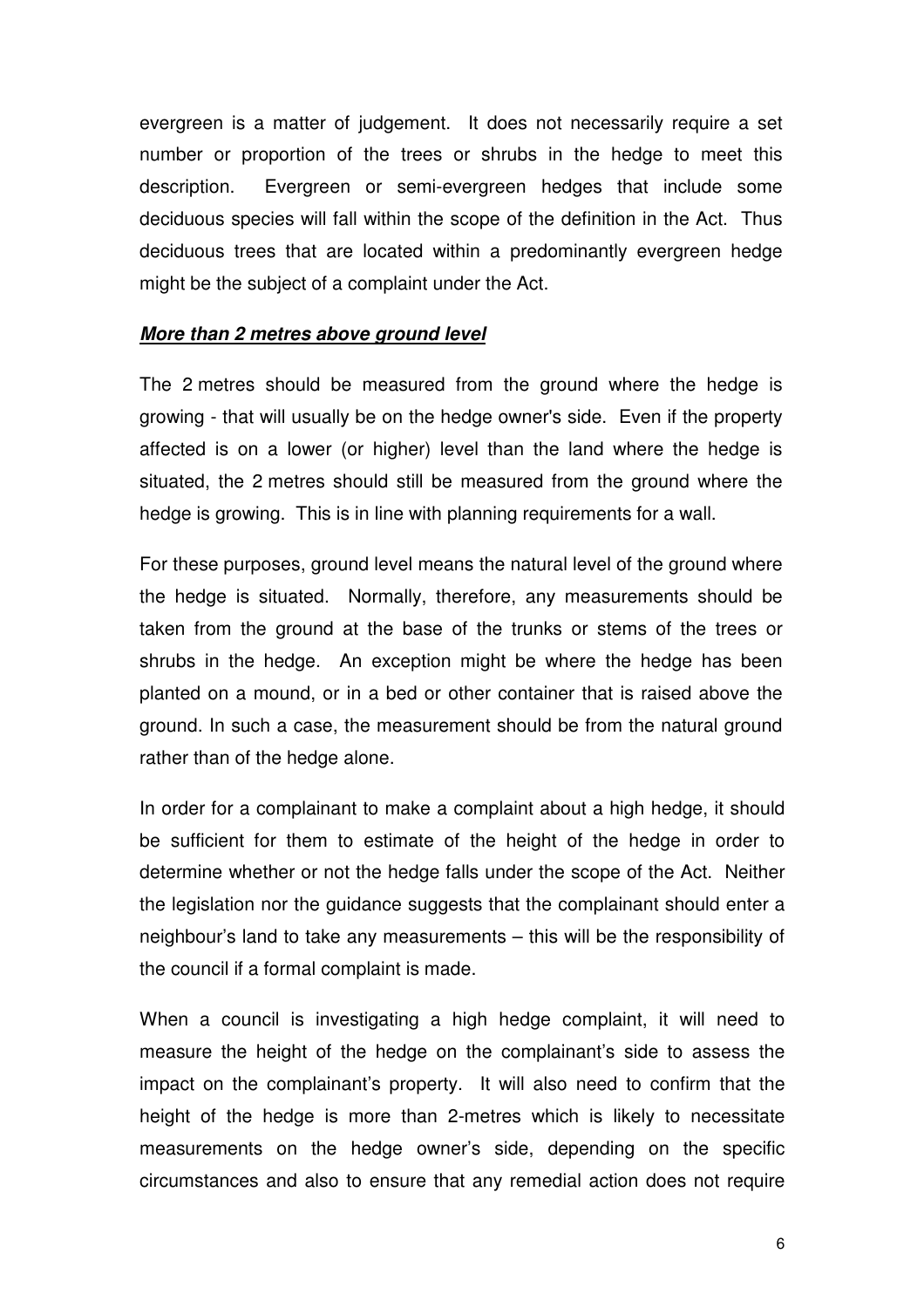the hedge to be reduced below 2 metres on the land where it is growing.

## **Barrier to light**

The Act applies to hedges that, despite any gaps that occur above the 2 metre mark, act as a barrier to light. This is about the physical appearance of the trees and shrubs in question - and whether or not they form what we might commonly consider to be a hedge. Only what they look like above 2 metres counts. This is consistent with the fact that complaints cannot be brought against 2 metre high hedges. It effectively takes anything below this height outside the scope of the Act.

Whether a particular hedge meets this criterion is a matter of judgement, depending on its composition, form, growth habit, and past management. The key question is whether - even though there might be gaps in the foliage or between the trees or shrubs - the hedge is capable of obstructing light.

The trees or shrubs in the hedge may have been closely planted and become so entangled that they appear as a solid green wall. In such circumstances, the matter is straightforward: the hedge is evidently capable of blocking light. Other cases may be more difficult to judge. The trees or shrubs may be more widely spaced so their branches are not touching. Branches might have fallen off or been removed so the canopy is lifted. Or the growth might be straggly and foliage sparse. Such cases must be assessed individually, on their particular merits. But, if individual trees or shrubs are so widely spaced, or the gaps in the foliage are so extensive, that it is possible to see what lies behind them, then the hedge might fall outside the Act.

If someone were to remove every other tree from their hedge, whether or not it would still be caught under the definition would depend on what the hedge looks like afterwards. If, despite any gaps, the hedge still acts as a barrier to light; and it comprises wholly or predominantly a line of 2 or more evergreen or semi-evergreen trees or shrubs; and it is over 2 metres high - then it would meet the definition of a high hedge. If separate parts of the hedge meet the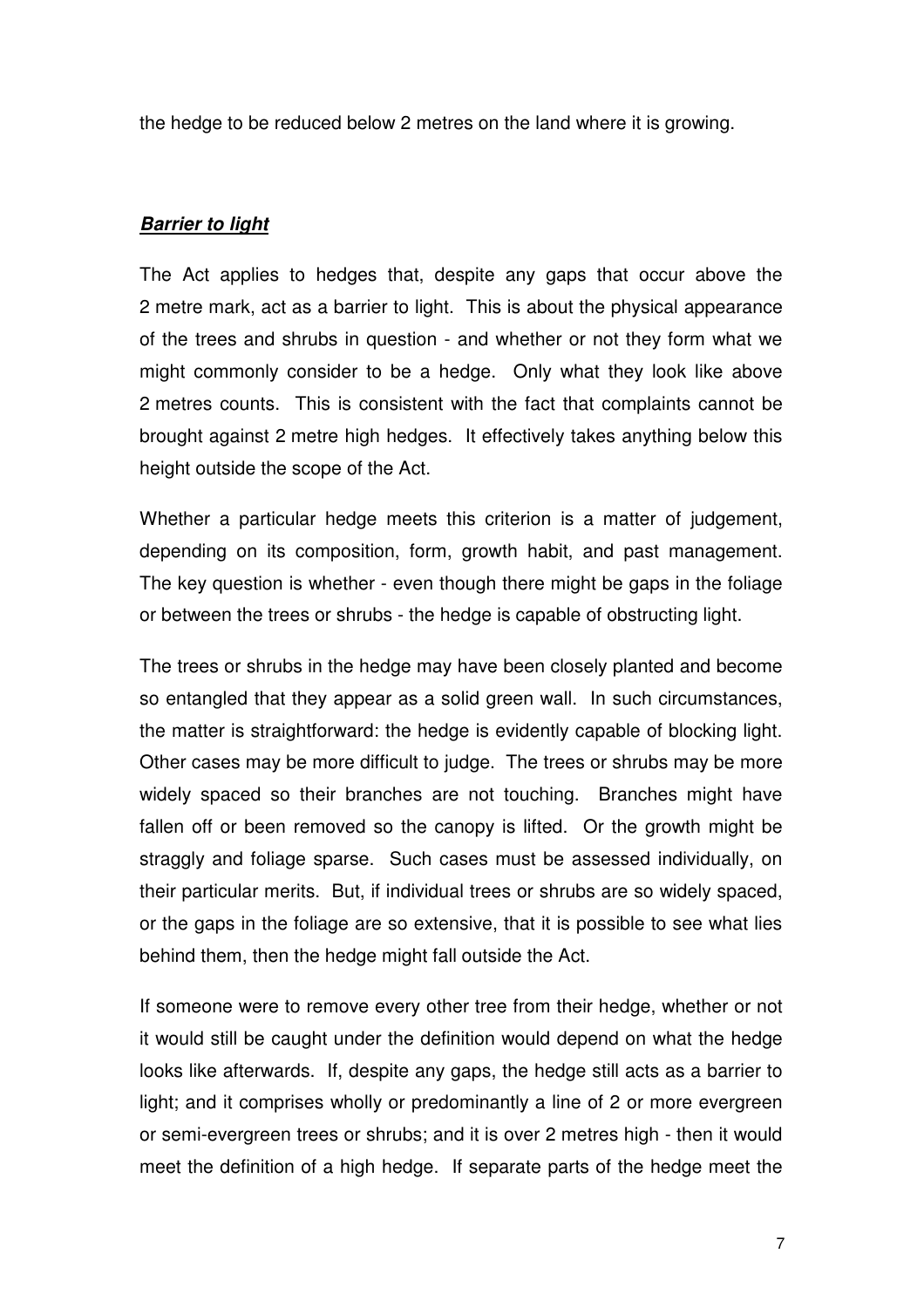definition, they could be considered as individual hedges.

## **Location of the Hedge**

The Act says that the hedge must be on land that is owned by someone other than the complainant. Otherwise, there is no restriction on where the hedge is situated. It is the effect of the hedge on a domestic property that is important, rather than where it is located.

Although the Act describes where the hedge is growing as "neighbouring land", the use of the word neighbouring has no special significance here. In particular, the hedge does not have to be next door. It could, in theory, be several gardens down the road. Though, in practice, the farther away a hedge is, the less its impact and the less chance that a complaint will be successful. Nor does the hedge have to be wholly on a neighbour's property. It could extend over several properties.

In addition, the problem hedge does not have to be growing in someone else's garden. It could, for instance, be on parkland that backs onto a garden or yard, or on commercial premises.

#### **Crown land**

The Act applies to Crown land. This means that Councils are able to investigate and determine complaints about high hedges on land owned by the Crown. For example, a hedge on land owned by a Government Department might be adversely affecting neighbouring domestic property. The Crown itself is not liable to prosecution under the Act, though its employees might be.

## **Affected Property**

You can bring a complaint under the Act if a domestic property is affected. The Act defines domestic property as a dwelling or any associated garden or yard. And it defines dwelling as any building or part of a building occupied, or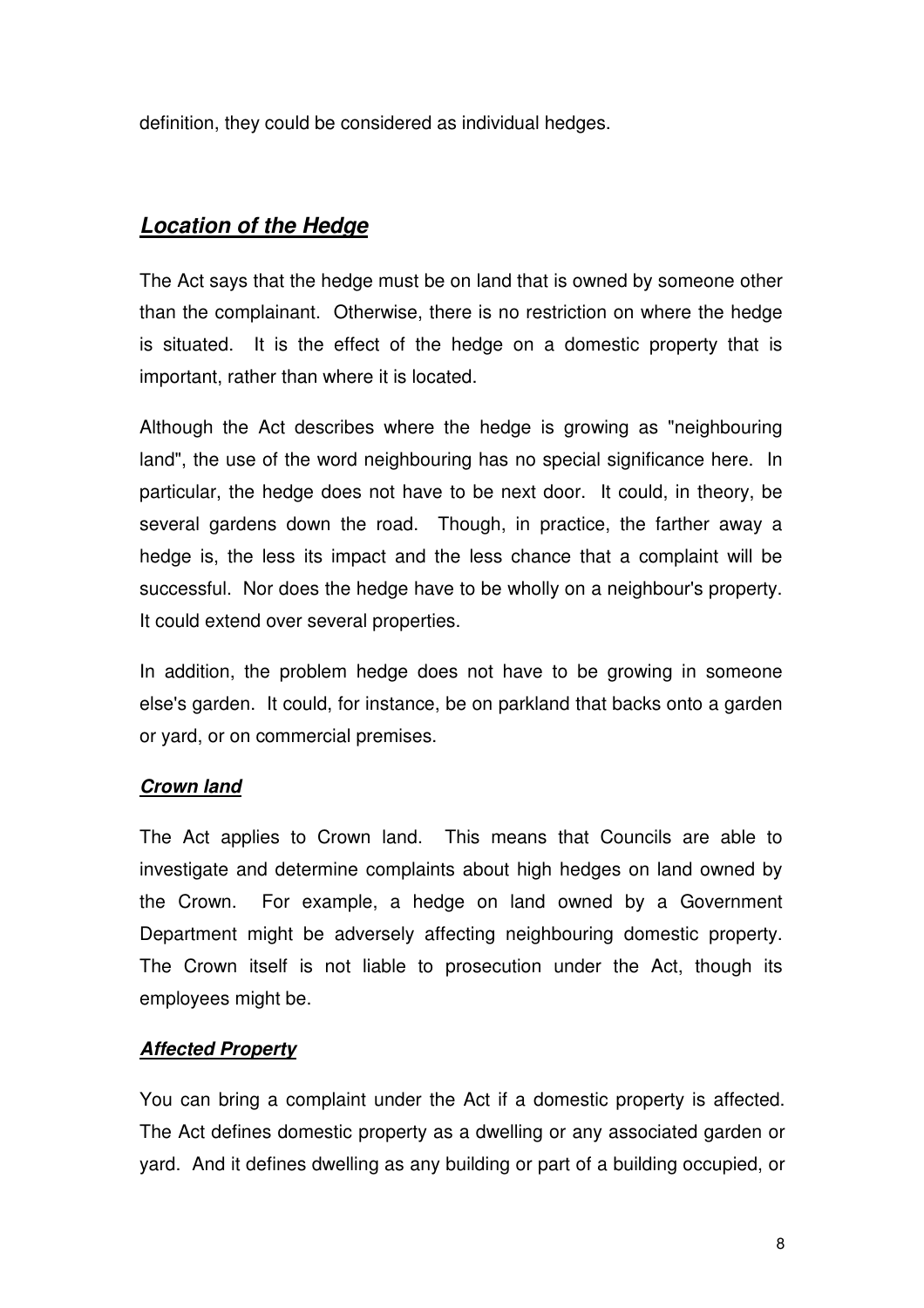intended to be occupied, as a separate dwelling.

This would exclude properties that might be in a residential area but wholly occupied by, say, a dental practice or other commercial use.

A complaint could not be brought under the Act if a hedge was affecting a garage, barn, shed or other outbuilding that might be used for storage or for purposes other than as living accommodation.

Where a property contains a mix of domestic and commercial uses, the Act would apply to protect the living quarters from the effects of a neighbouring high hedge.

Sometimes the division between domestic and commercial elements will be clear, e.g. the doctor's surgery that operates out of an extension to a home, or the flat above a shop or pub. In such cases, a complaint could be brought under the Act only if the doctor's home or the flat over the shop or pub were adversely affected.

Where the boundaries between the business and living quarters are more blurred, the question of whether or not a complaint may be brought under the legislation will turn on the facts of the particular case.

A garden or yard does not have to be attached to the dwelling, as long as it is linked - legally rather than physically - with a domestic property e.g. a split property with a garden on the other side of a road.

#### **Reasonable attempts to resolve the problem**

Before you contact your neighbour, be clear in your own mind about what you think the problem is, how it affects you and what you want done. When arranging a time to discuss the problem with the hedge-owner, allow them some time to think about your concerns. It's better to speak face-to-face rather than just pushing a note through the door. You could try inviting them to see the hedge from your side  $-$  it may help them to understand the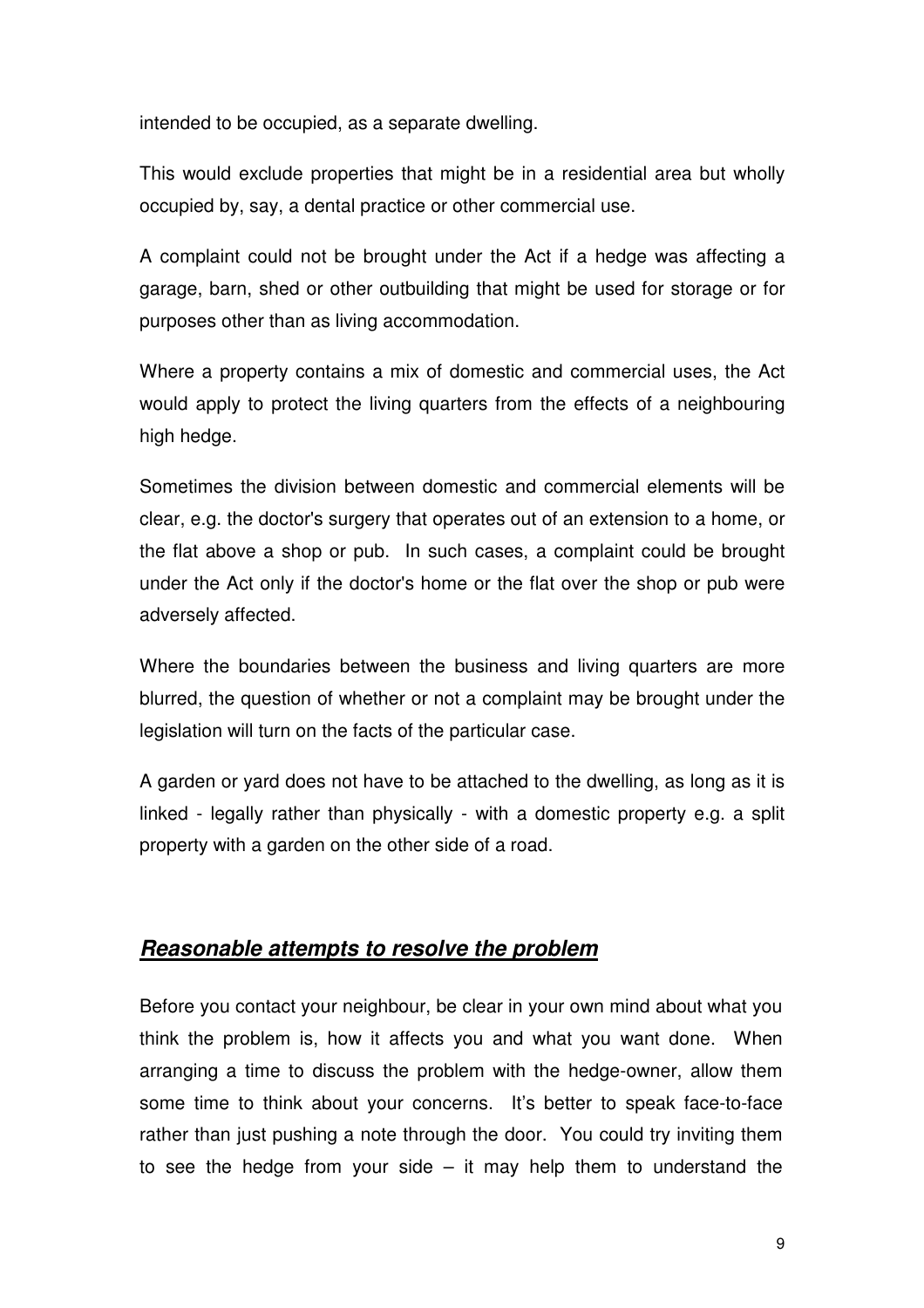problem. You should keep a record of these discussions as this will form part of the evidence that you will need to provide to the council if you need to make a formal complaint.

#### **Write to the hedge-owner**

If you decide to write to the hedge-owner, think carefully about what you write – you may like to include a description of the problems caused by the hedge and how it affects you; don't be rude or abusive. Put yourself in the hedgeowner's position and think how you would feel if you received the letter; write or type the letter neatly  $-$  a scrappy note pushed through the door suggests that you don't really care. Again, you should keep records of any correspondence.

## **Mediation**

If the hedge-owner refuses to either talk or correspond with you, you may wish to consider the use of mediation. You could ask a community representative or a mutual acquaintance to intervene or alternatively, you can ask for the help of an independent mediator, although there may be a cost associated with this. The mediator's job is not to make a decision but to help the people concerned to understand each other's point of view, without apportioning blame. Annex A provides further information on mediation services.

**You will need to keep a record of your attempts to resolve the issue because in the event of you subsequently having to lodge a formal complaint with the council, you will be required to provide evidence of having tried unsuccessfully to resolve the matter with your neighbour.**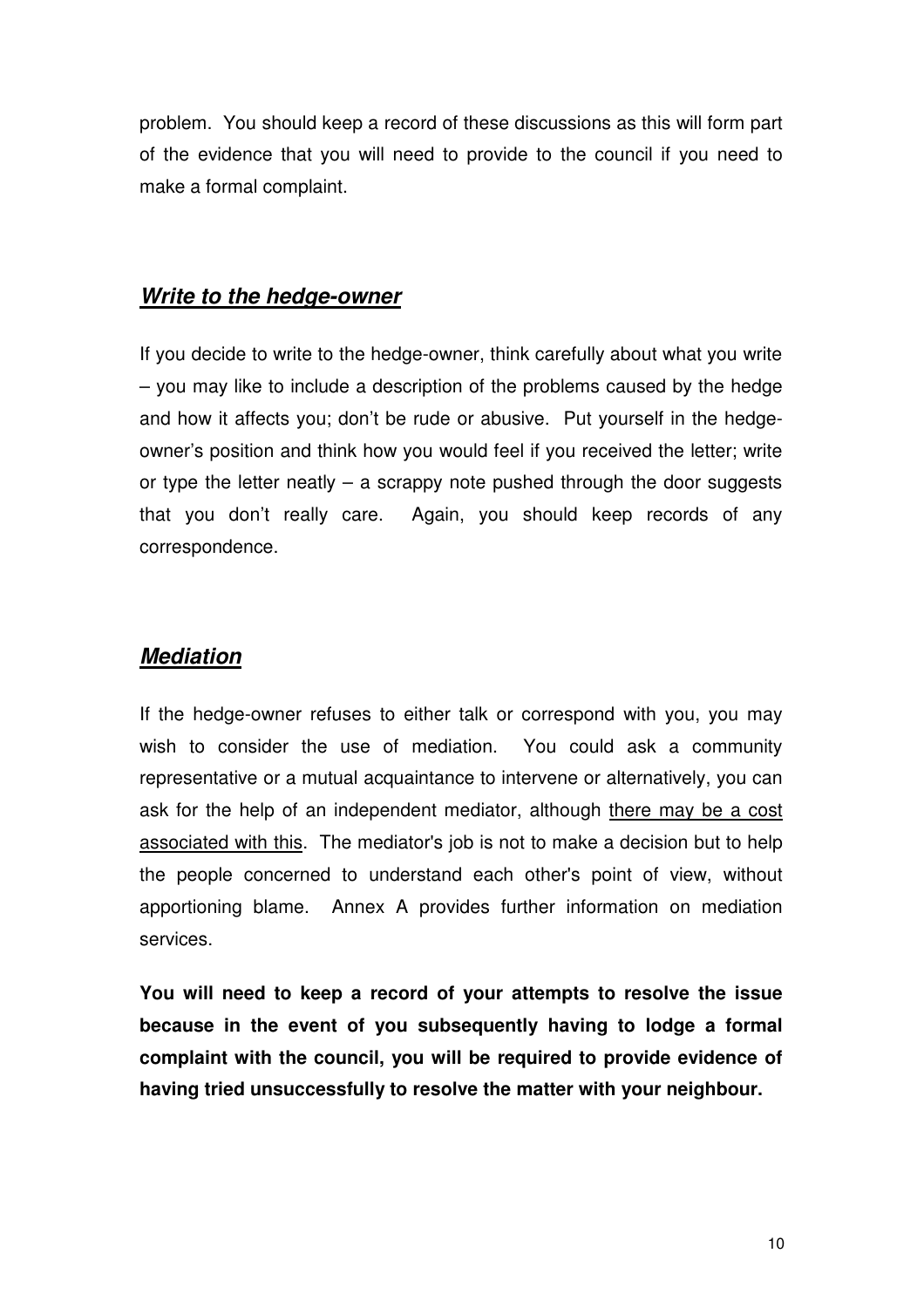## **Who can make a complaint?**

You can bring a complaint to the council if a hedge is adversely affecting the reasonable enjoyment of your property due acting as a barrier to light. Grounds of complaint must, therefore, relate to the impact of the hedge on your property, i.e. home and garden (see paragraph – Affected Property – Page 8).

The reference to "reasonable" enjoyment of the property is significant. It affects the way that councils will determine complaints. It requires them to:

- Assess the impact of the hedge, acting as a barrier to light, on the enjoyment that a person might expect from their home and garden, thereby introducing a degree of objectivity to the decision-making process. This may differ from the complainant's expectations. For example, the complainant might attach particular importance and weight to the loss of winter sunlight. The council, however, will have regard to what is a reasonable amount of sunlight for people to get in their property at this time of year. It will also take into account the fact that the effect lasts for a limited time;
- Consider what is reasonable in the circumstances. This means they must take account of all relevant factors, including the opinions of the complainant and hedge owner and the contribution that the hedge makes to the wider amenity of the area. They will not look solely at the complainant's concerns. They must look at each case on its particular merits. A problem that leads to the issue of a remedial notice in one complaint might not necessarily produce the same outcome in another case - because of the different circumstances.

Potential complainants should have regard to these points in framing their grounds of complaint and substantiating their case. You must be able to demonstrate that you have tried unsuccessfully to resolve the problem with your neighbour. If there is insufficient evidence that you have taken all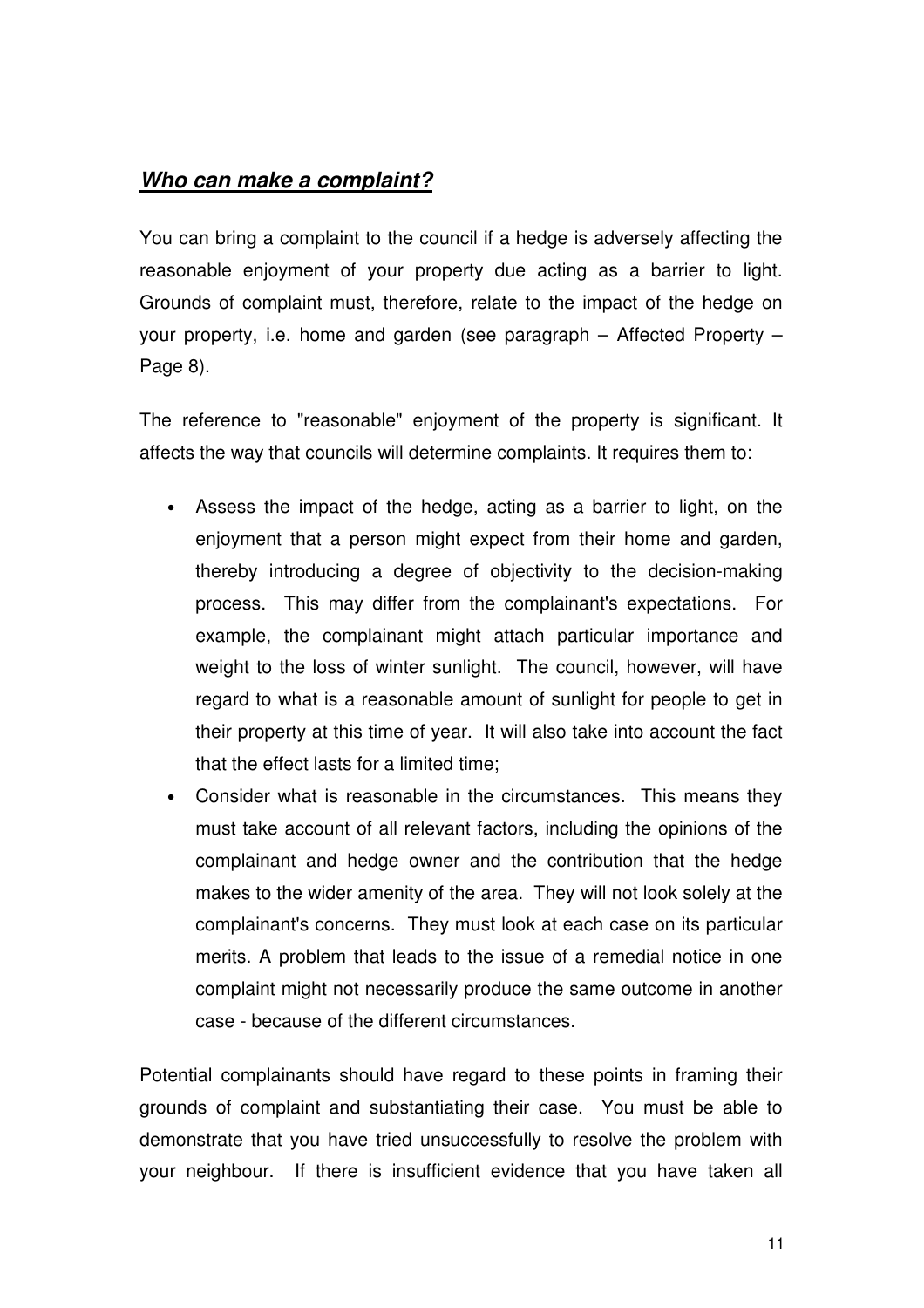reasonable steps to resolve the problem, the council may reject your complaint. It may also reject your complaint if it believes that it is frivolous (not serious) or vexatious (intended to harass).

#### **Owner/Occupier Responsibility**

A complaint can be made by the owner or occupier of the affected property. Where there is both an owner and an occupier (e.g. landlord and tenant), each is entitled to complain to the council, although only one complaint is required to start the formal council process.

You do not have to live at the address for a set period before you can make a complaint, although it is unlikely that you would be in a position to complain to the council shortly after occupying or taking ownership of a property since you would need to have some experience of the adverse effects of the high hedge and to have attempted to arrive at a solution with your neighbour.

Although the Act does not require an occupier (e.g. tenant) to get permission from the owner of their property before making a complaint, this could be a condition in the tenancy agreement. You should, therefore, check the terms of any such agreement before getting in touch with the council.

Even if there is no requirement to obtain the property owner's consent, it is good practice for the occupier to inform them before a complaint is submitted to the council. This is important as the owner may have already complained. This is particularly important if someone is occupying a property for only a short time - especially where the owner is temporarily absent and intends to return to the property.

There is provision for the owner of an empty property to bring a complaint to a council. They might, for example, have moved out but be unable to sell the house because of the impact of the high hedge.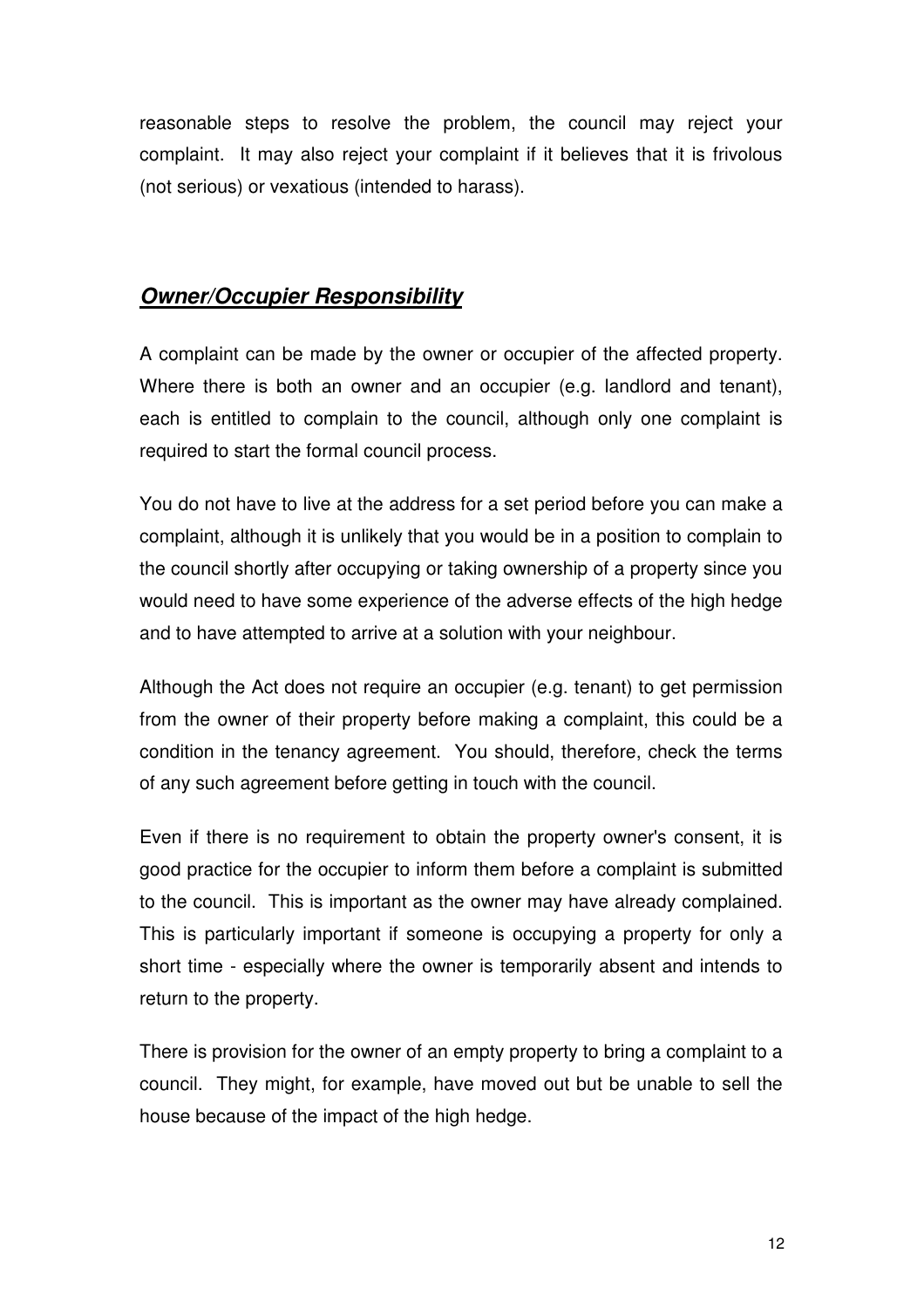## **Making a formal Complaint**

If you feel that you have made every effort to resolve the problem, without any success, you may wish to consider making a formal complaint to your local council. **You will be required to demonstrate the steps that you have taken**.

## **You must contact your local council to obtain a High Hedge Complaints Form and to find out how much you will be required to pay to have your complaint investigated.**

You should complete all parts of the High Hedge Complaint Form, available from your local council, and return it with the appropriate fee. The fee to make complaints will be determined by your local council. The complainant pays for a service provided by the council and the fee is justified on the grounds of recovering the council's costs. But you will get a refund if the remedial notice issued by the council takes effect.

You must provide as much supporting information as possible, as your local council will require evidence that you have tried to solve the problem before it can investigate your complaint.

In the case of vacant land, you should take reasonable steps to identify the owner of the land and these steps should be recorded on the complaints form before it is submitted to the council. Land and Property Services should be contacted to find out if the land is registered. Companies House may be able to provide information on land owned by a business. In exceptional circumstances, ownerless property, under common law, passes to the Crown. The Treasury Solicitor, on behalf of the Crown, administers the estates of people who die intestate or without known kin and collects the assets of dissolved companies and failed trusts. Further information is on their website at www.bonavacantia.gov.uk. As a general rule, the Treasury Solicitor does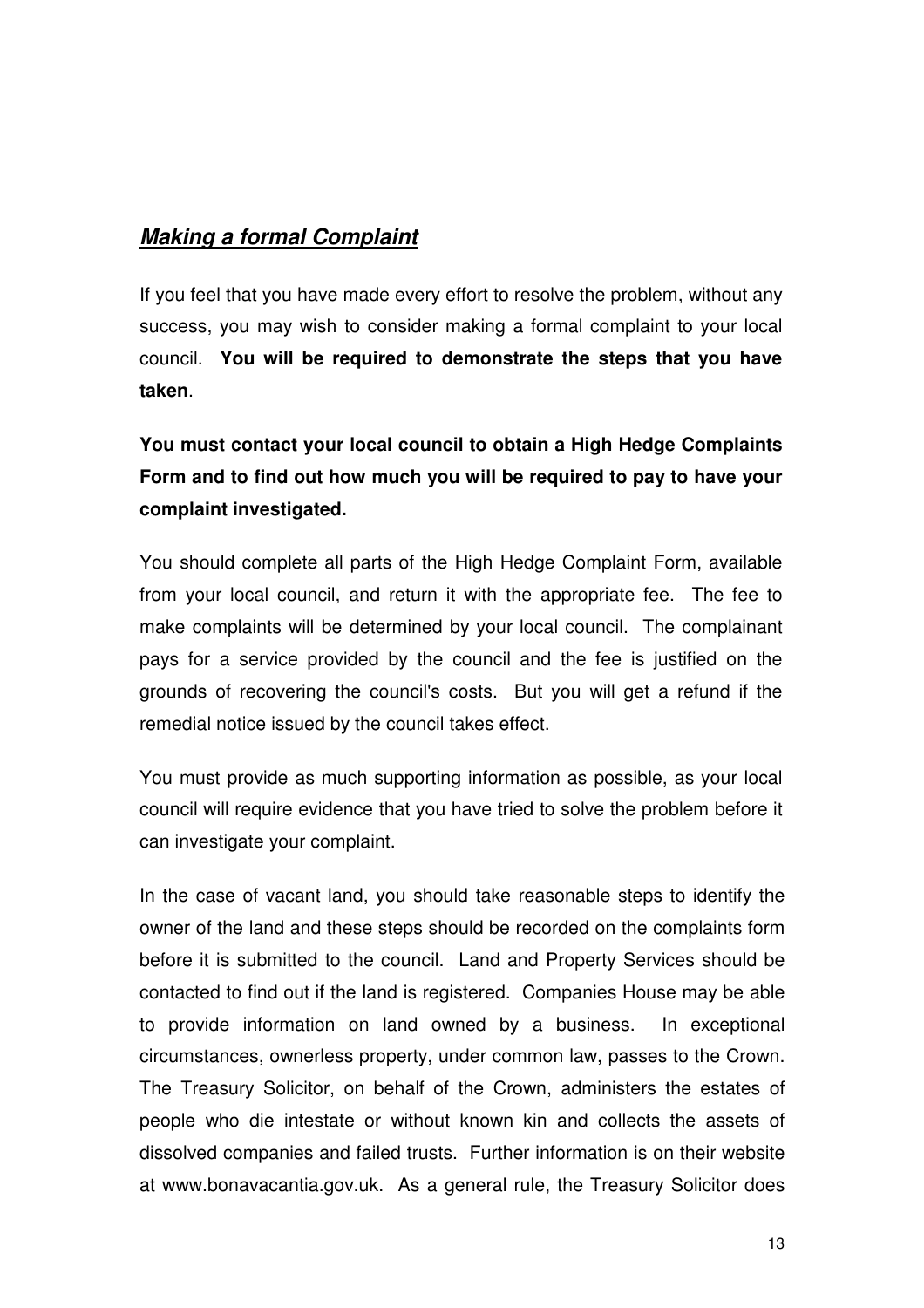not undertake any management responsibilities in respect of properties that it holds.

If you need help to complete the form, you could contact your local Citizens Advice Bureau or other community support service. Your local council cannot help you to complete the form.

**A copy of the Complaint Form should be sent to the Hedge Owner/Occupier at the same time it is submitted to the council.** 

## **Fees**

#### **Complaints fee**

Local councils can charge a fee for administering a high hedge complaint. The maximum fee that can be charged is specified in the High Hedges (Fee) Regulations (Northern Ireland) 2012. Your complaint must be accompanied by the appropriate fee and you should contact your council to find out what this fee is.

#### **Refund of fees**

If a council investigates your complaint, issues a remedial notice requiring action to deal with the height of the hedge and that remedial notice then takes effect (after any appeals have been decided), the council will refund the fee that you paid.

#### **Fee transfer**

When a remedial notice takes effect i.e. after any appeals have been determined and the council has refunded your fee, the council can then levy a fee on the 'hedge owner' for the investigation and administration costs arising as a result of a complaint under the High Hedges Act. The fee transfer mechanism is laid out in the High Hedges (Fee Transfer) Regulations (Northern Ireland) 2012.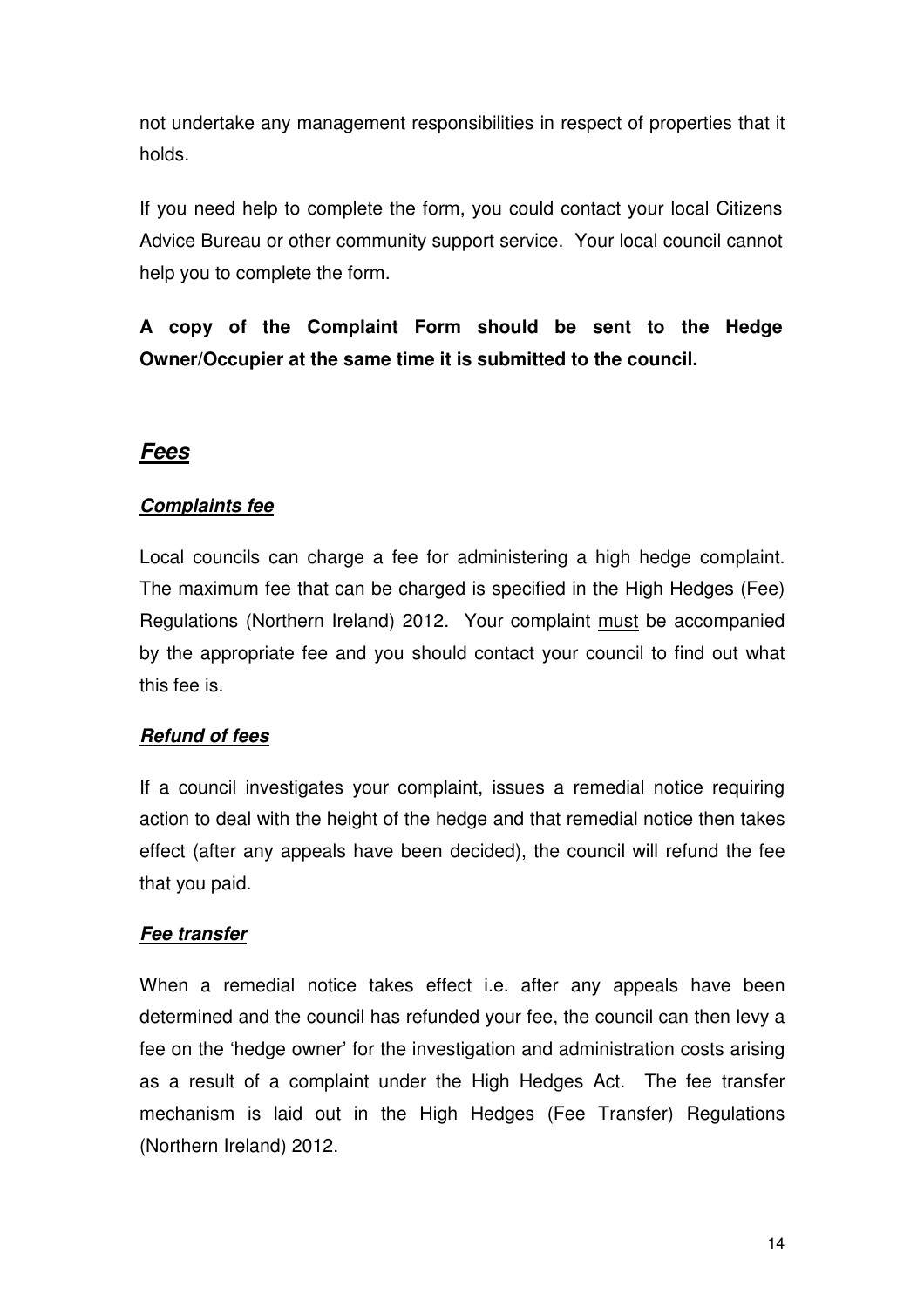## **What can the council do?**

The role of the council is to act as an independent and impartial third party. It will **not** negotiate or mediate but will adjudicate on whether the hedge, by forming a barrier to light, is adversely affecting the reasonable enjoyment of your property. In doing so, it will take account of all views and relevant factors - including the hedge-owner's amenity and that of the wider neighbourhood. Each case will be assessed on its particular merits.

The council will not deal with complaints made about roots of trees, single trees, woodlands 0.2 hectares or more in area or deciduous hedges under this legislation. **The council will consider whether or not the hedge meets the criteria of the High Hedges Act.** 

If the council decides to investigate the complaint it will write to everyone who owns and occupies the land where the hedge is situated, notifying them formally that it is considering a complaint about their hedge. As you should have sent them a copy of the complaint form at the same time as the complaint was submitted to the council, its approach should not come as a surprise.

After the exchange of representations has been completed, the council should normally arrange to visit the site. This enables the officer dealing with the case to see the hedge and surroundings at first hand, so that the written information and evidence already provided can be considered properly. The purpose of the visit is not to facilitate mediation or negotiation between the people in dispute, and so there should be no discussion of the merits of the complaint.

Where a visit is required, the council must give at least 24 hours notice of the intended entry to all occupiers of the land and should be prepared to produce - if asked - evidence of authority to enter the land in question.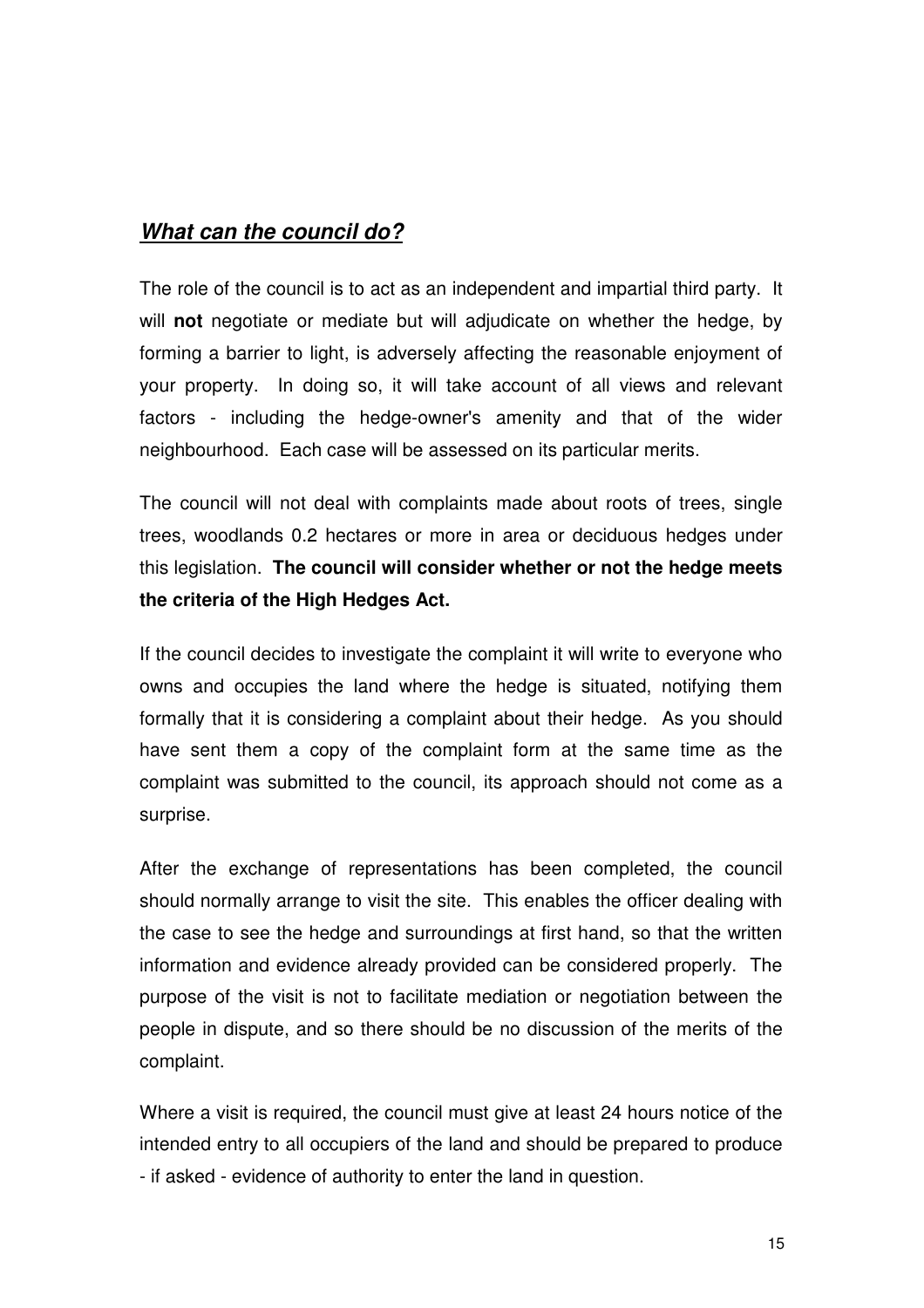If it thinks it is justified, the council may issue a remedial notice requiring the hedge owner to remedy the problem by, for example, reducing the height of the hedge and maintaining it at the lower level. The notice is binding on the owner or occupier of the land where the hedge is situated.

The remedial notice will include the following information:

- a description of the hedge it relates to and where it is situated;
- a statement that a complaint has been made to the council about the hedge and that the council has decided that the height of the hedge is adversely affecting the complainant's reasonable enjoyment of their property;
- the property affected by the hedge (full postal address and any local 'town-land', if applicable);
- what action must be taken in relation to the hedge in order to remedy the adverse effect and, if necessary, to prevent it recurring ("initial action") and by when ("the compliance period");
- further action, if any, that is required to prevent longer-term recurrence of the adverse effect ("preventative action");
- the date the notice takes effect ("the operative date"); and
- the consequences of failure to comply with the requirements of the notice.

The council can only require works to the hedge that address any problem it is causing and cannot require the hedge to be removed. The council may also reject your complaint if it feels that the hedge falls outside the scope of the legislation.

If a council decides to issue a remedial notice and this notice takes effect (after any appeals have been processed) you will have your complaints fee refunded (if the council charged you a fee for investigating the complaint).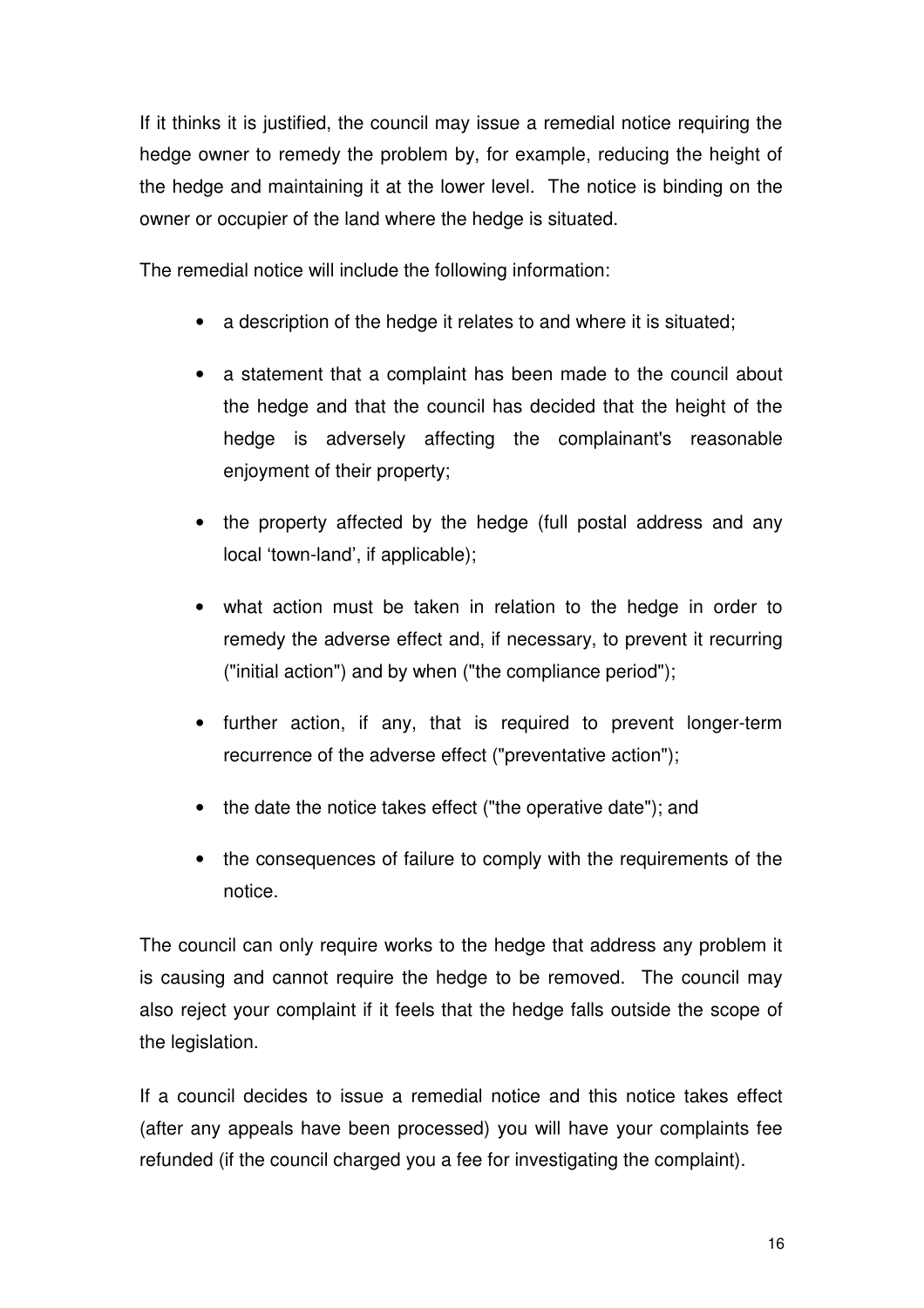The council will provide you with a copy of all the papers relating to the case, including the decision notice and remedial notice.

## **Legal and environmental factors to be considered when a council is assessing a complaint**

When deciding the contents of a remedial notice, the council must consider any relevant legal or environmental issues:

## **Protected trees**

When considering a high hedge complaint, the council will need to know if any trees that form part of the hedge are protected, either by a tree preservation order or because they are in a conservation area. The Local Planning Office<sup>4</sup> must normally give consent before any work can be carried out on protected trees. Further advice on assessing and weighing the issues is given in the Planning Information Leaflet 4: Tree Preservation Orders<sup>5</sup>.

## **Planning conditions**

Some hedges must be retained under the terms of a condition attached to a planning permission. Planning conditions can be removed or varied only by making an application under section 28 of the Planning (Northern Ireland) Order 1991.

#### **Historic, wildlife and landscape value**

Councils must also take account of other factors such as:

• whether the hedge is part of or within the boundaries of a listed building, registered park or garden or other site of archaeological

This responsibility will pass to local councils when the relevant parts of the Planning Act (Northern Ireland) 2011 are commenced

<sup>5</sup> For further information see

www.planningni.gov.uk/index/advice/advice\_leaflets/leaflet04.htm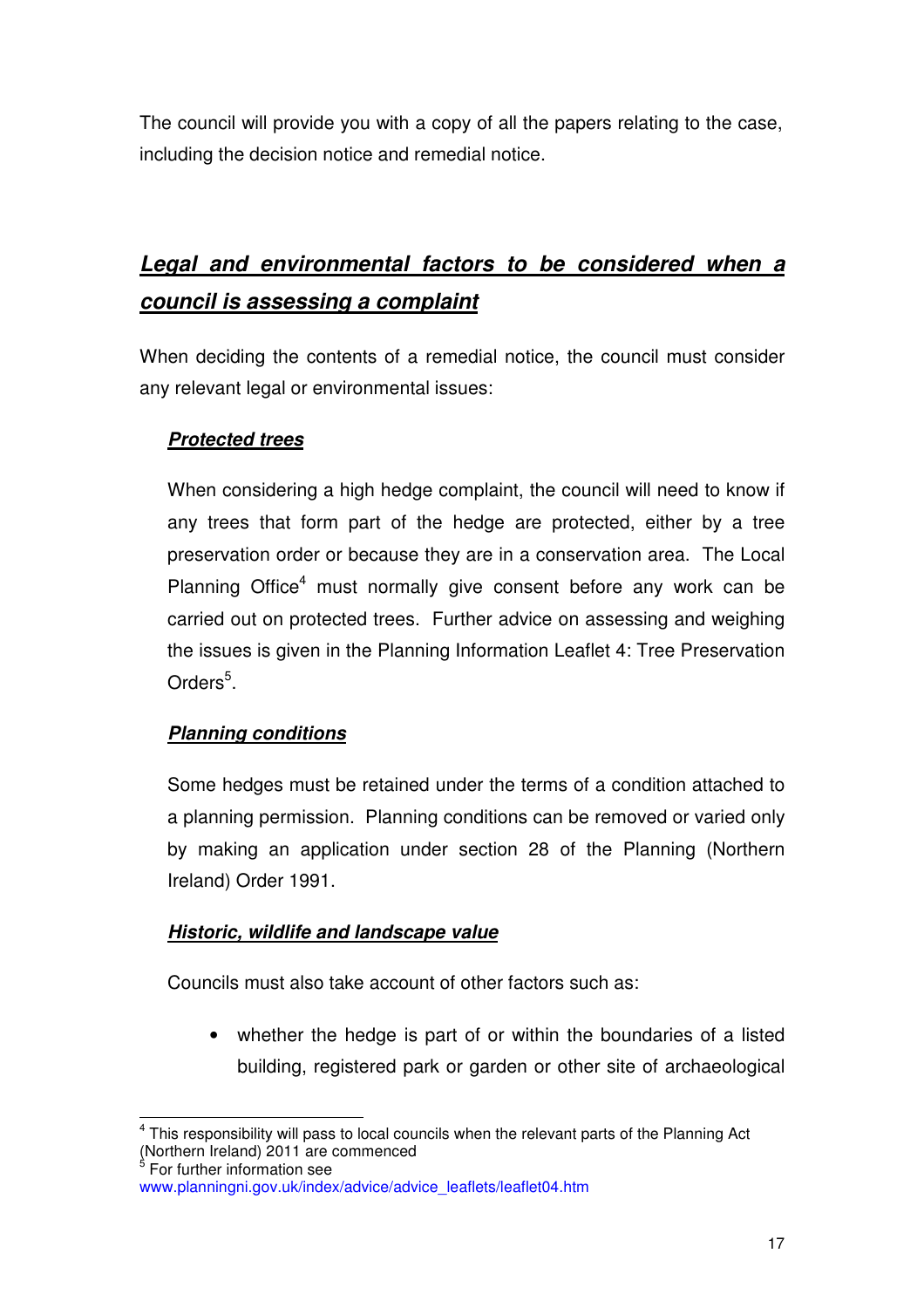or historic importance and the effect that any removal may have on the said site;

- whether it has historic associations or contains veteran trees;
- whether it is situated in an Area of Outstanding Natural Beauty, or forms an important link with other landscape features;
- whether it is within a designated nature conservation site such as an Area of Special Scientific Interest<sup>6</sup>;
- whether any protected birds, animals or plants are present in the hedge<sup>7</sup> and how they would be affected by any works, having regard not only to relevant legislation but also to local Biodiversity Action Plan policies;
- whether appropriate advice has been taken to ensure that the proposed remedial action will not result in the hedge dying; or
- the potentially seasonal nature of the work since hedge cutting should be avoided during the bird nesting season (March – August) if birds are nesting in the hedge.

#### **Covenants**

Some properties have legal covenants that stipulate the size or type of hedge that can be grown. They might, for example, require that a hedge is kept tall in order to provide a screen or shelter. These are private rights or restrictions which are normally enforceable through the civil courts.

The terms of a covenant could, nevertheless, be relevant to a complaint, though they would not necessarily be decisive: it is possible that other factors, including the wider public interest, could have greater weight and importance. How long ago the restriction was introduced, its original purpose and whether circumstances remain the same could be material in

 6 See the Environment (Northern Ireland) Order 2002

 $7$  See the Wildlife and Natural Environment Act (Northern Ireland) 2011, the Conservation (Natural Habitats etc) Regulations (Northern Ireland) 1995 and the Wildlife (NI) Order 1985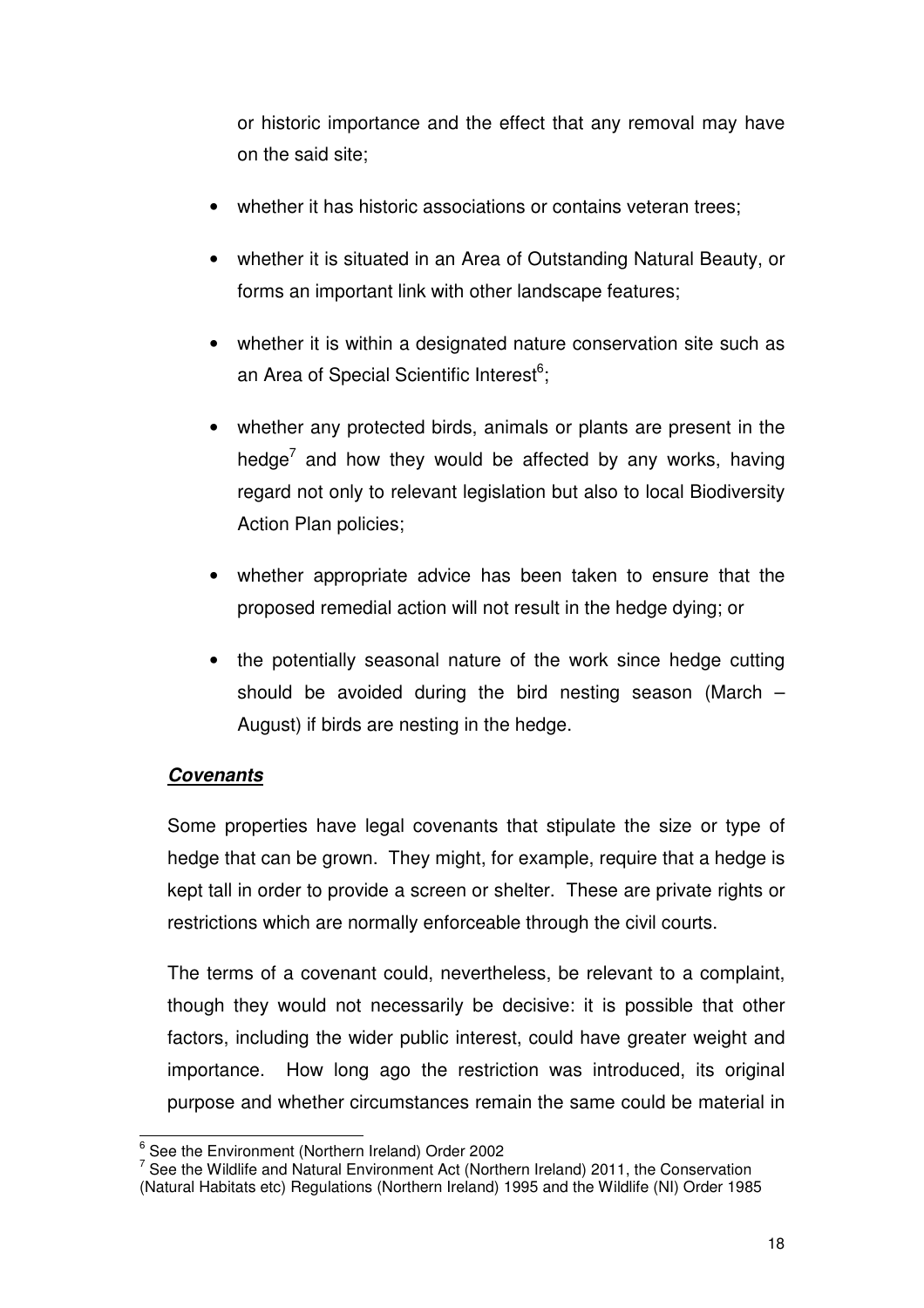considering the continuing relevance of any covenant.

## **Farm hedges**

Hedgerows are a characteristic feature of the landscape and many form field boundaries which are valuable for wildlife, attractive in the landscape and are an important part of our heritage. If a problem hedge is on farm land which may be subject to Cross-Compliance requirements (aimed at protecting nesting birds and securing a supply of food for a range of wildlife), the council should discuss the matter with countryside management staff at the local DARD office before deciding the contents of a remedial notice, particularly in relation to the timescale within which the remedial works should be completed.

## **How do I appeal against the council's decision?**

You can appeal against a council's decision to the Northern Ireland Valuation Tribunal. Specific guidance on the appeals process can be found in the High Hedges Act (Northern Ireland) 2011 – Guide to Appeals.

Any appeal should be made on the High Hedges Appeals Form (available from the Northern Ireland Valuation Tribunal) and should be accompanied by the appropriate fee. Before you appeal, you should consider carefully the reasons for the council's decision.

If you decide to appeal, the Northern Ireland Valuation Tribunal will review the case file with all relevant documentation and may also visit the site to view the hedge and assess its impact.

There is no specific right of appeal against a council's decision that a complaint is invalid. If you consider that the council has not applied the legislation correctly, you can refer the matter to the council's own complaints procedures or to the Northern Ireland Ombudsman. It is possible in certain